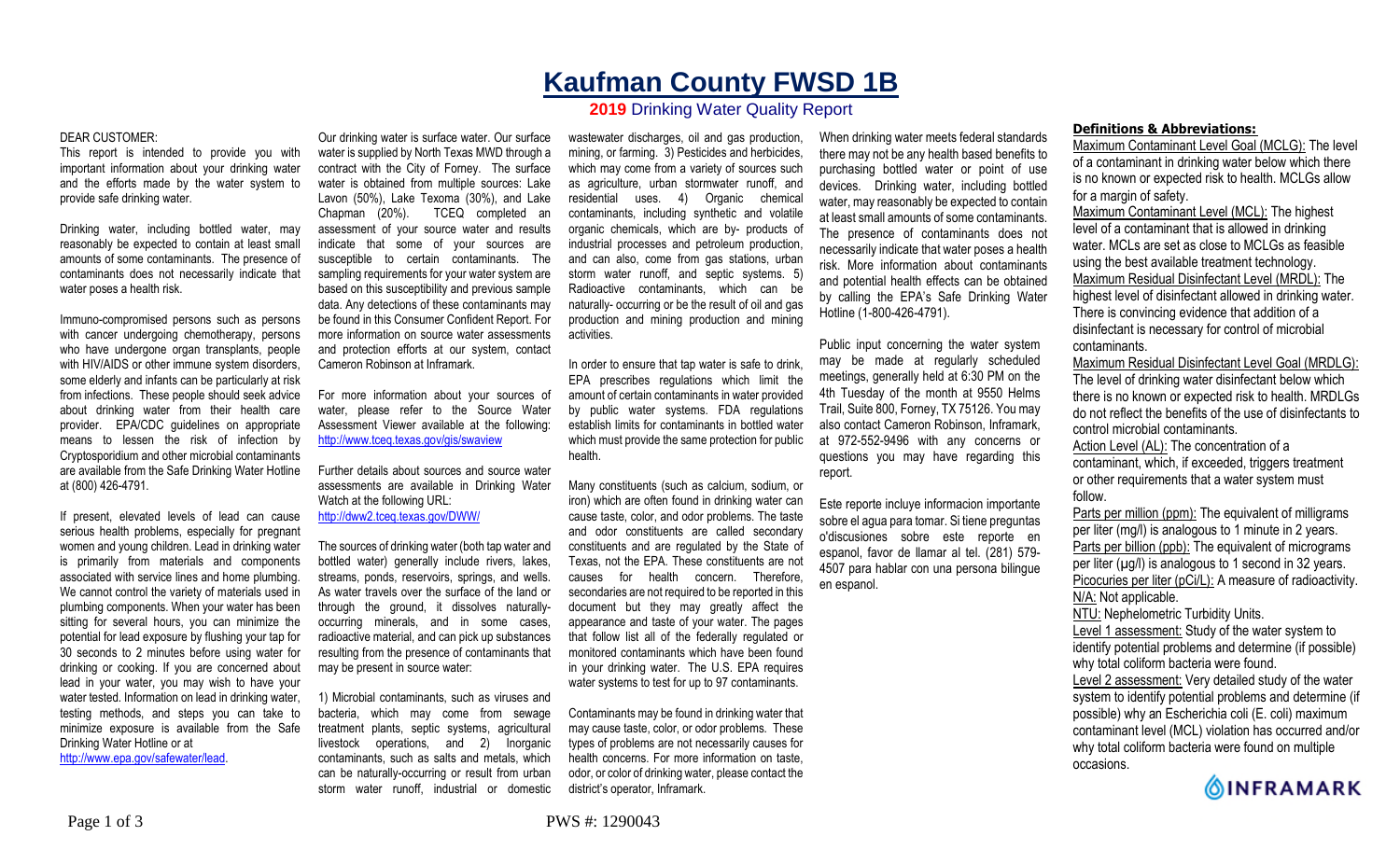| <b>Substance</b>                                      | Unit<br>οf<br><b>Measure</b>        | Year | <b>MCL</b>                  | Average<br>Level<br><b>Detected</b>  | Minimum - Maximum<br>Level<br><b>Detected</b>            | <b>MCLG</b>  | In<br>Compliance    | <b>Typical Sources</b>                                                                                     |  |
|-------------------------------------------------------|-------------------------------------|------|-----------------------------|--------------------------------------|----------------------------------------------------------|--------------|---------------------|------------------------------------------------------------------------------------------------------------|--|
| Inorganic Contaminants (Regulated at the Water Plant) |                                     |      |                             |                                      |                                                          |              |                     |                                                                                                            |  |
| Nitrate                                               | ppm                                 | 2019 | 10 <sup>°</sup>             | 0.24                                 | $0.24 - 0.24$                                            | 10           | Yes                 | Runoff from fertilizer use; leaching from septic tanks, sewage; erosion of natural deposits.               |  |
| <b>Disinfectant Byproducts</b>                        |                                     |      |                             |                                      |                                                          |              |                     |                                                                                                            |  |
| Haloacetic Acids (HAA5)                               | ppb                                 | 2019 | 60                          | 14.15                                | $6 - 23.6$                                               | $\mathbf 0$  | Yes                 | By-product of drinking water disinfection.                                                                 |  |
| <b>Total Trihalomethanes</b>                          | ppb                                 | 2019 | 80                          | 33.1                                 | 26.4 - 38.2                                              | $\mathbf 0$  | <b>Yes</b>          | By-product of drinking water disinfection.                                                                 |  |
| <b>Substance</b>                                      | Unit<br><b>of</b><br><b>Measure</b> | Year | <b>MRDL</b>                 | Average<br>Level<br><b>Detected</b>  | Minimum - Maximum<br>Level<br><b>Detected</b>            | <b>MRDLG</b> | In<br>Compliance    | <b>Typical Sources</b>                                                                                     |  |
| <b>Maximum Residual Disinfectant Level</b>            |                                     |      |                             |                                      |                                                          |              |                     |                                                                                                            |  |
| <b>Chlorine Residual</b>                              | ppm                                 | 2019 | 4.0                         | 2.47                                 | $0.97 - 3.2$                                             | 4.0          | <b>Yes</b>          | Water additive used to control microbes.                                                                   |  |
| <b>Substance</b>                                      | Unit<br>οf<br><b>Measure</b>        | Year | 90th<br>Percentile<br>Value | <b>EPA</b><br><b>Action</b><br>Level | Number of<br><b>Results above</b><br><b>Action Level</b> | <b>MCLG</b>  | $\ln$<br>Compliance | <b>Typical Sources</b>                                                                                     |  |
| <b>Lead and Copper (Regulated at Customers Tap)</b>   |                                     |      |                             |                                      |                                                          |              |                     |                                                                                                            |  |
| Lead                                                  | ppb                                 | 2017 | $\mathbf 0$                 | 15                                   | $\mathbf 0$                                              | $\mathbf{0}$ | Yes                 | Corrosion of household plumbing systems; erosion of natural deposits.                                      |  |
| Copper                                                | ppm                                 | 2017 | 0.12                        | 1.3                                  | $\mathbf 0$                                              | 1.3          | Yes                 | Corrosion of household plumbing systems, erosion of natural deposits; leaching from wood<br>preservatives. |  |